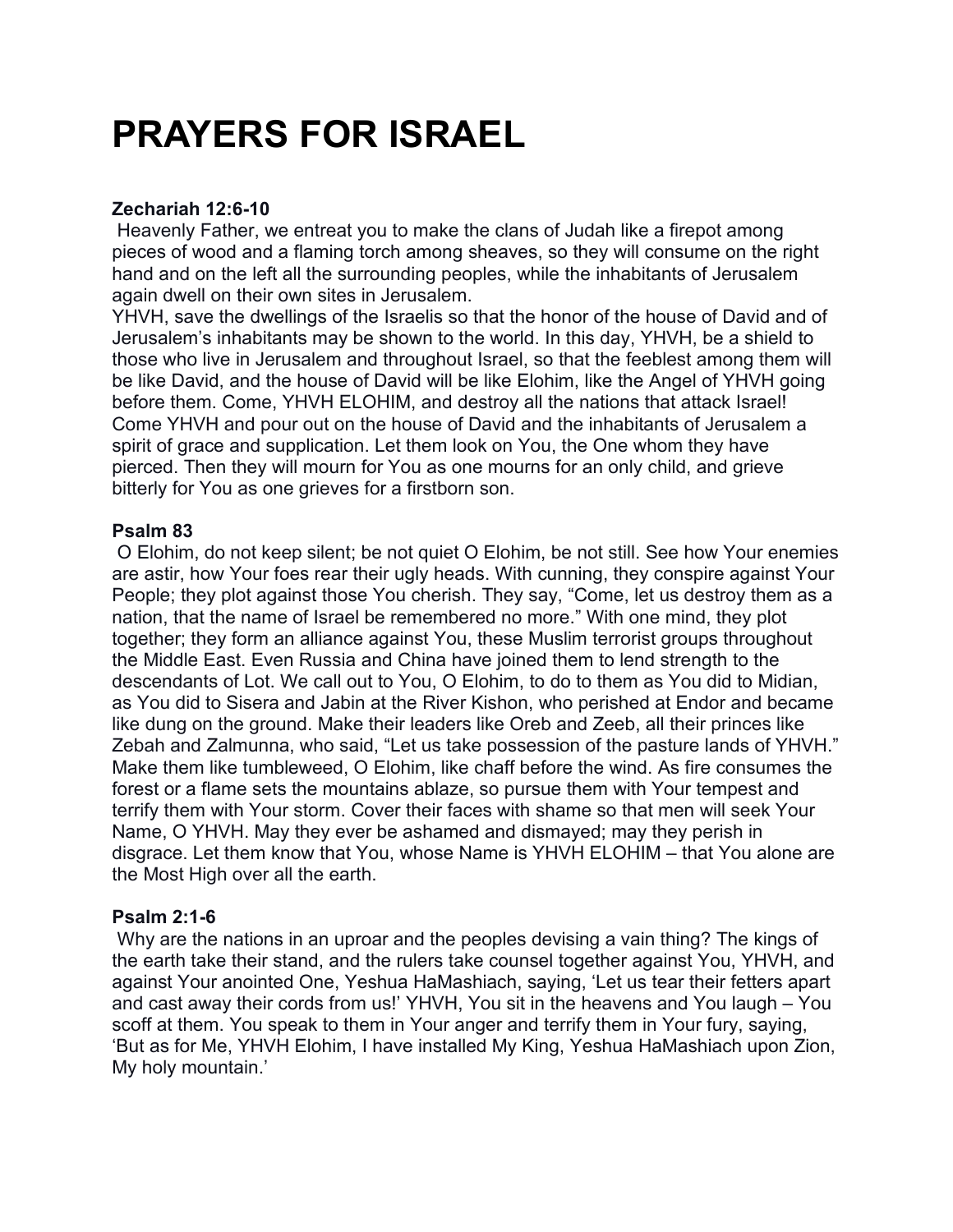#### **Ezekiel 35:2-4,15**

Son of man, set your face against Mount Seir, and prophecy against it and say to it, 'Thus says YHVH Elohim, "Behold, I am against you, Mount Seir, and I will stretch out My hand against you and make you a desolation and a waste. I will lay waste your cities, and you will become a desolation. Then you will know that I am YHVH. As you rejoiced over the inheritance of the house of Israel because it was desolate, so I will do to you. You will be a desolation, O Mount Seir, and all Edom (Amalek), ALL of it." Then they will know that I am YHVH.

# **Anti-Amalek Prayer**

*\*\* Declare morning and night as many times as you feel led to during the day! \*\* "Just as you did not obey YHVH and did not execute His fierce wrath on Amalek, so YHVH has done this thing to you this day."* 1 Samuel 28:18

Abba Shebashamayin (Father in Heaven) Mighty Elohim, YHVH Tzva'ot (Lord of Hosts) we declare that You have a battle with Amalek from generation to generation and we ask You to do this battle today in our generation that You may blot out the name of Amalek from under heaven!

Hineni (here I am) Yahveh to wage war against Amalek that has been very wicked attacking our lives and Israel from the rear and sneaking against the weak, the children, the women, and all our weak places. Our battle is not against flesh and blood, and we wage Your war against Amalek with the spiritual weapons of Prayer, Fasting, and Praise. You are fighting this battle and we say, "Let Yahveh arise and let all Your enemies, the Amalekites and all their friends and allies be scattered seven ways away from us, from Your Bride and from Israel in Yeshua's Mighty Name! YHVH we ask You to execute Your Fierce Wrath against Amalek today and we execute Your Fierce Wrath against Amalek TODAY. We totally annihilate and destroy you Amalek from all our lives, families, affairs, finances, ministries, congregations, and all of Israel in Yeshua's Name! We declare that we will Pursue, and we will surely Overtake and recover all that you have stolen Amalek! With the two-edged sword (the Word of God) in our hands and the High Praises of Elohim in our mouths we bind you Amalek with chains and all your friends and allies with fetters of iron we inflict the punishment and execute the judgement and vengeance that is already written against you Amalek, today! In Yeshua's Name. We recover ALL the souls that have fallen prey to you Amalek in Replacement Theology Christianity! We recover ALL the land of Israel that has been stolen through the false Oslo Accords and "Land for Peace" agreements for You YHVH have a Land Covenant with Israel up to 1000 generations! We recover ALL the wealth that has been stolen due to Anti-Semitism, Anti- Judaism and persecution against the Jews through Christian Crusades, Spanish Inquisition, Pogroms, and the Nazi Shoa, (Holocaust) BDS and the like!

We pursue, we overtake, and we recover ALL territory stolen in our lives, our families, our ministries, UNIFY, and Kad-Esh Map Ministries. We break your power Amalek in every Congregation of the Living YHVH in Israel and in all nations due to the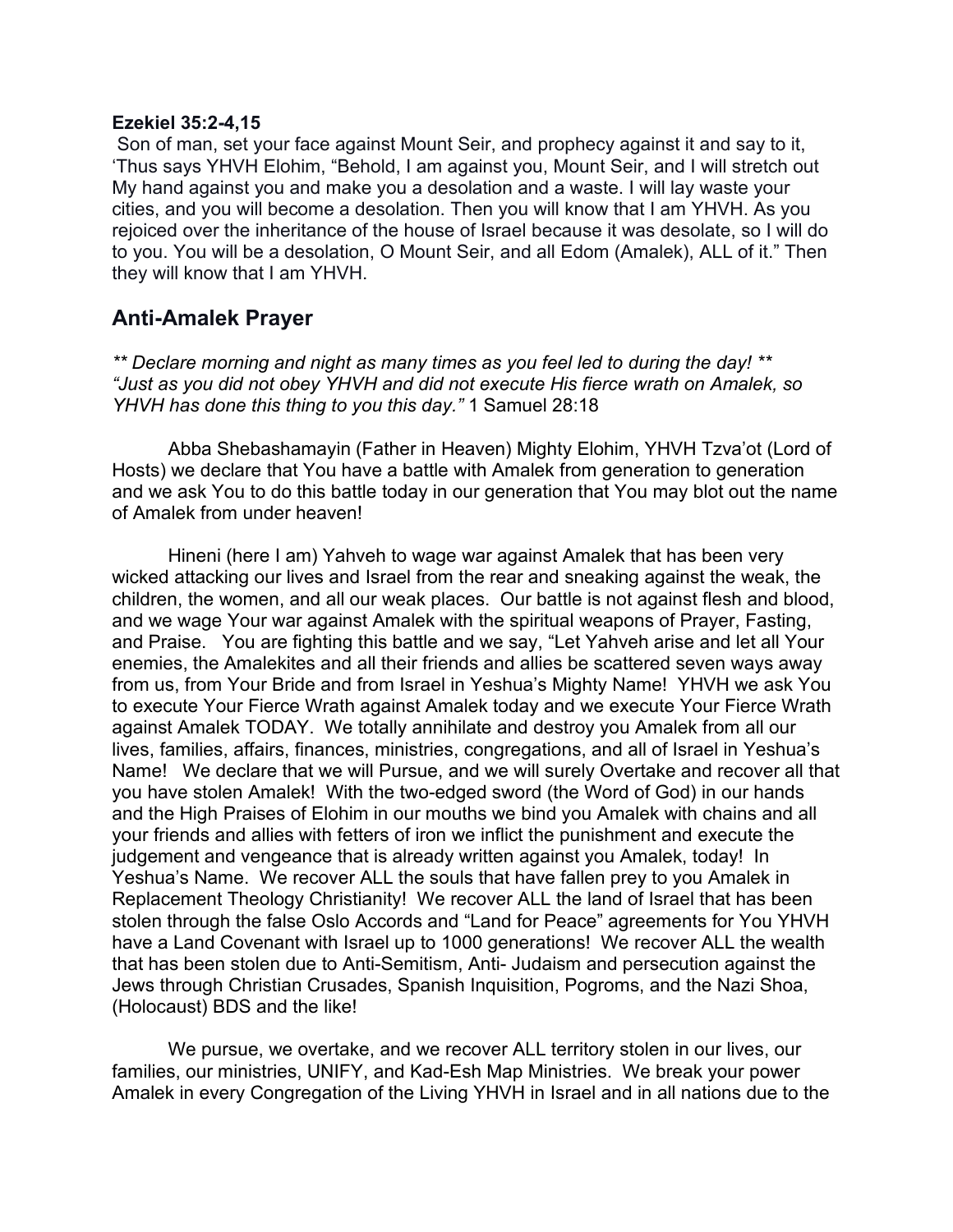deception of Replacement Theology! We uproot Replacement Theology in all of our lives, ministries, and all over the Body of Messiah that the very name of Amalek and Replacement Theology will be blotted out of the face of the earth and under heaven. We recover all the believers captive in Replacement Theology in Yeshua's Mighty Name!

We uproot and destroy you Amalek in our finances, our health, our children, and our marriages! We execute YHVH's Fierce Wrath against you Amalek in every area of our lives and ministries! We execute YHVH's Fierce Wrath and total annihilation on ALL Amalek induced diseases such as Lyme disease, fibromyalgia, cancer, heart disease, blood pressure, diabetes, dementia, M.S., parkinson's, depression, bi-polar, ADHD, schizophrenia, auto immune diseases, covid19 (and all their derivatives and variants) that attack the weak places of the human being!

We execute the Fierce Wrath of YVHV against you Amalek throughout the Land of Israel and **of Israel and**  $($ my City and Nation) uprooting All terror, hidden Terror, terror cells in Gaza, Samaria, Judea, and all Israeli territory from the River Nile in Egypt to the Great Euphrates River in Iraq to the Mediterranean Sea. YHVH, You pursue Amalek and all his friends with Your storms and fill their faces

with shame that everyone will know that Your Name YHVH Elohim is the most High over all the earth! We execute Your Fierce Wrath against Amalek in the government of the Church and of our Nation the Church and of our Nation represented in the United Nations for Israel, and we take back our governments and Nations to become Sheep Nations, worshippers of Yeshua and lovers of Israel!

We execute Your Fierce Wrath against Amalek in the United Nations, and we blot out the very name of Amalek and all his friends within every council and every officer anti-Israel or Anti-Zionist in Yeshua's Mighty Name. YHVH, you execute Your Fierce Wrath against Amalek in Islam and uproot and blot out the memory of Islam from under Heaven and we take back all the souls that have been captives to Amalek-Islam in Yeshua's Mighty Name.

YHVH, You execute Your Fierce Wrath against Amalek in all persecutors of the Messianic Apostolic, Prophetic Jews in Israel and grafted in ones, (gentiles) in Israel and in all Nations, especially from other Christians or Messianic believers that oppose Your End Time Move of Restoration, including Jews in Israel and the Yad L'achim organization that seeks to destroy the Messianic Jews that are true followers of Messiah. We execute your Fierce Wrath YHVH against Amalek and every spirit of Anti-Messiah in Judaism, Christianity, and Islam and every religion and religious system in Yeshua's Mighty Name!

We break your power Amalek in the Negev, Beer Sheva, Eilat, the Mountains of Edom, Mevaseret, Zion, Yerushalayim, Herzlya, Raanana, Kfar Saba,

(your City)and all over Israel and we leave no remnant! In Yeshua's Mighty Name we pray, declare, execute, uproot, and recover ALL that has been stolen by you Amalek in our lives, our families, ministries, finances, relationships,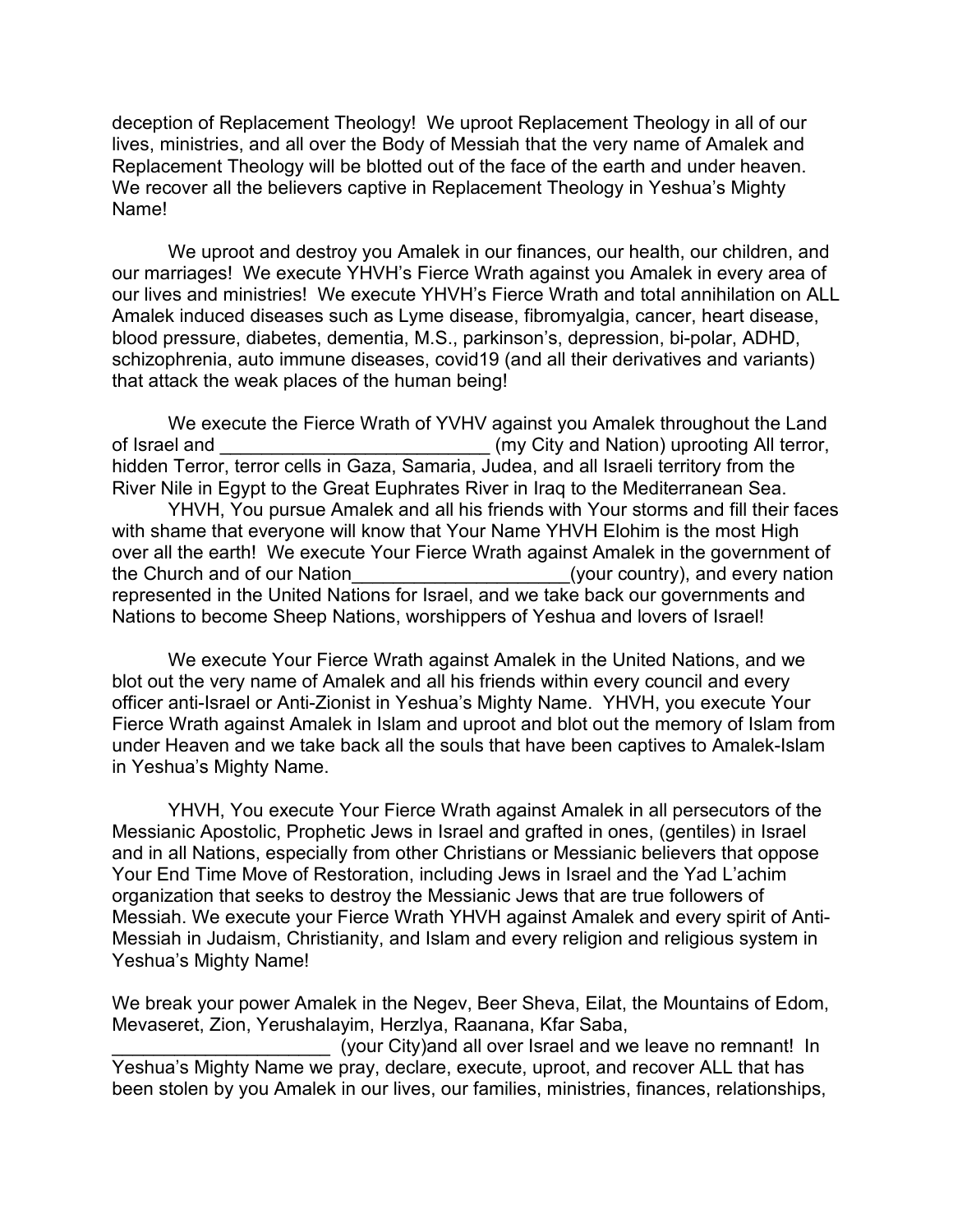affairs, congregations, nations, and all of Israel and we take Much Plunder to advance the Kingdom of YHVH with abundant vision, provision, health, favor, and success in Yeshua HaMashiach's Mighty Powerful Name!

#### *Scriptural foundation*

1 Moseboken 36:12&16; 2 Moseboken 17:8-16; 4 Moseboken 13:29, 24:20; 5 Moseboken 25:17-20; Josua 1:4; Domarboken 3:13; 5:14; 1 Samuel boken 15:2-20, 28:18 och kapitel 30; Psaltaren 83:7, 105:8-11, 149:5-9; Matteus evangeliet 18:8-20; Lukasevangeliet 10:19; Efesierbrevet 6:10-18

#### **More scripture prayers for Israel:**

#### **Isaiah 41:12-16**

Israel, hear the Word of your Elohim who says to you, "Though you search for your enemies, you will not find them. Those who wage war against you will be as nothing at all. For I am YHVH, your Elohim, who takes hold of your right hand and says to you, 'Do not fear; I will help you. Do not be afraid, O little Israel, for I Myself will help you,' declares YHVH, your Redeemer, the Holy One of Israel."

#### **Isaiah 49:1-3**

Listen to the Word of YHVH all you nations: Even before Israel was born YHVH called her; from her birth He has made mention of Israel's name. He made her mouth like a sharpened sword, in the shadow of His hand He hid her; He made Israel into a polished arrow and concealed her in His quiver. He said to Israel, "You are My servant Israel, in whom I will display My splendor." Heavenly FATHER, we cry out to You right now, to display Your splendor on Your servant Israel, that the whole world will see Your glory rest upon her.

#### **Jeremiah 12:14-17**

YHVH ELOHIM, You say in Your Word that: "As for all My wicked neighbors who seize the inheritance I gave My People Israel, I will uproot them from their lands and I will uproot the house of Judah from among them. But after I uproot them, I will again have compassion and will bring each of them back to his own inheritance and his own country." Now is the time YHVH for Your People to be brought back to their own country, to the inheritance that You have for them. May they learn well Your ways, Torah, so that they will be established in their own land, safe and secure. "But if any nation does not listen, I will completely uproot and destroy it," declares YHVH ELOHIM.

#### **Isaiah 54:14-17**

YHVH, we cry out to You to establish Israel in righteousness so that tyranny will be far from her, and the people will have nothing to fear. We declare that terror will be far removed; it will not come near Israel, that if anyone does attack you, Israel, it will not be YHVH's doing and that whoever attacks you will surrender to you. Hear the Word of YHVH, O Israel: "See, it is I who created the blacksmith who fires up his forge and makes a weapon designed to kill. And it is I who have created the destroyer to work havoc; no weapon formed against you will prevail Israel, and you will refute every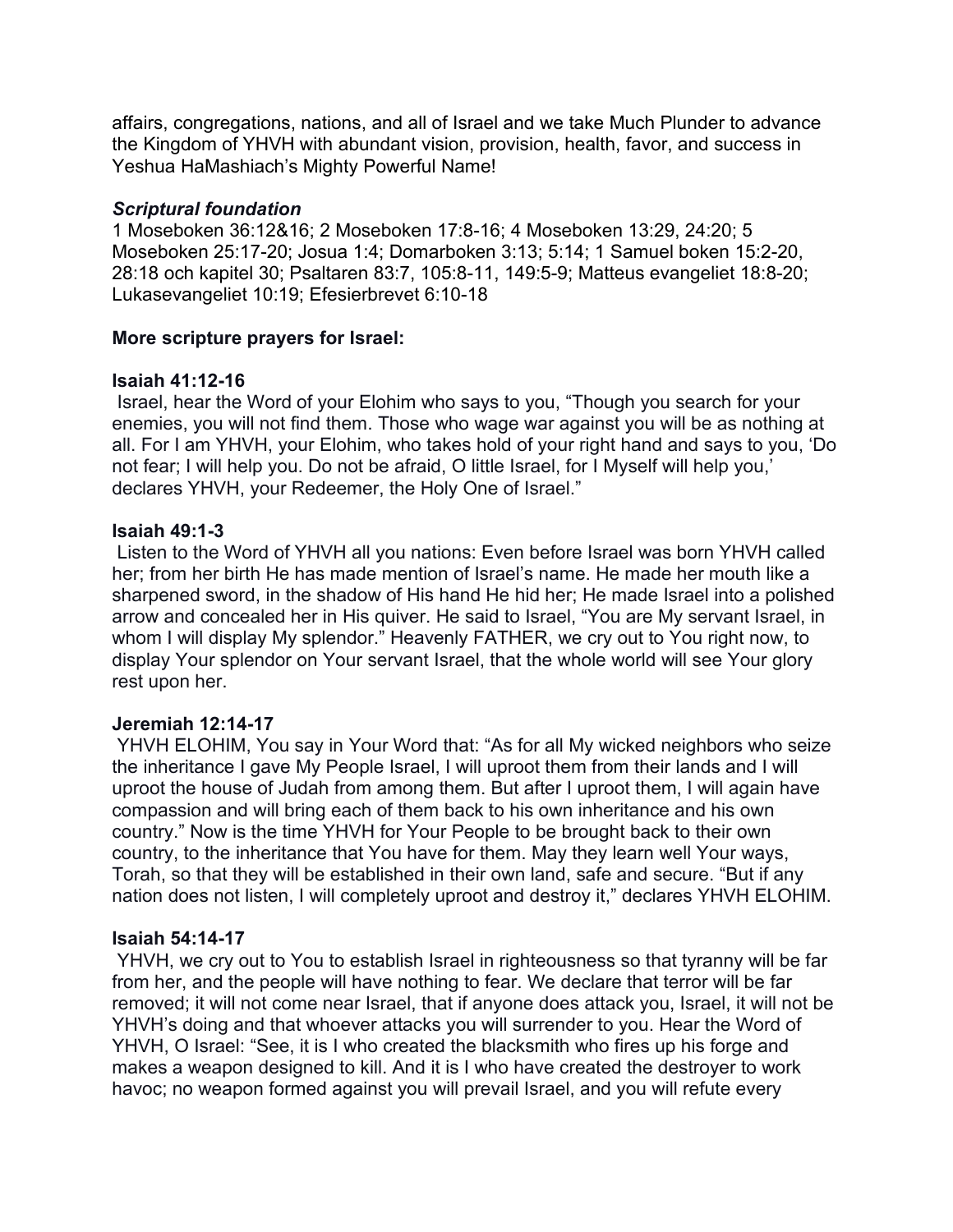tongue that accuses you. This is the heritage of the servants of Yeshua, and this is their vindication from me," declares YHVH ELOHIM.

#### **Psalm 121:1-4**

Heavenly FATHER, when Your People Israel look about wondering who will help them in their time of trouble, may they look only to You, the Maker of heaven and earth. You will not let their foot slip. You never take Your eyes off them. You, the guardian of Israel, neither slumbers nor sleep.

#### **Isaiah 40:1-2; Isaiah 49:13**

We cry out to You to comfort Your People YHVH ELOHIM. Bring Your rich blessing and favor be upon all of the Messianic groups as well as all of the Godly organizations who bring comfort, help, and love to Your People. Supply all that they need to bring Your loving kindness to the Jewish People. Let those who have suffered the loss of loved ones and friends, and all who grieve, as well as those who have made aliyah and who have left behind their past lives, receive great strength and comfort. Send the Ruach Ha Chodesh, the Great Comforter to comfort all who mourn. YHVH ELOHIM, Your Word tells us, "Sing heaven! Rejoice, earth! Break out in song, you mountains! For YHVH is comforting His People, having mercy on His own who have suffered." We give you thanks, O YHVH, for truly You care so very deeply for Your People and are continually comforting those who still suffer.

#### **Psalm 33:20-22**

Heavenly FATHER, we pray that Israel will desire to know Yeshua HaMashiach, and they will turn to You for help and find that they can trust in Your Holy Name. YHVH, let them see Your mercy upon them, Your deliverance, Your divine wisdom in the decisions made by their Government, and Your protection against their enemies. As they see Your unmistakable provision and protection, may this enable them to put all their hope in You. May they see Your faithfulness to them and come to trust You with all their hearts, with all their minds, and with all their understanding.

#### **Psalm 20:7; Jeremiah 20:13**

Heavenly Father, let them know deep within their spirits that You alone give Your anointed ones victory, that You answer their cries from heaven and that Your right hand brings forth not just victory, but mighty victory. YHVH, deliver Your Jewish People from the hands of evildoers. We now call on You to come quickly and rescue those in need from the clutches of their enemy. Do not delay, YHVH ELOHIM. Hear the cries of Your People and scatter their enemies. Confuse the enemy camp. Cut off their finances. Let their computers crash. Withhold from them the portions of the formula needed for them to detonate nuclear devices. Let any weapons formed against Israel malfunction, misfire, explode before take-off, and miss their targets. Keep Your People in this day of trouble.

#### **Heavenly FATHER, we call upon Your great mercy to save those of Israel's enemies who repent before You, and who cry out to You for forgiveness in Yeshua HaMashiach's Name.**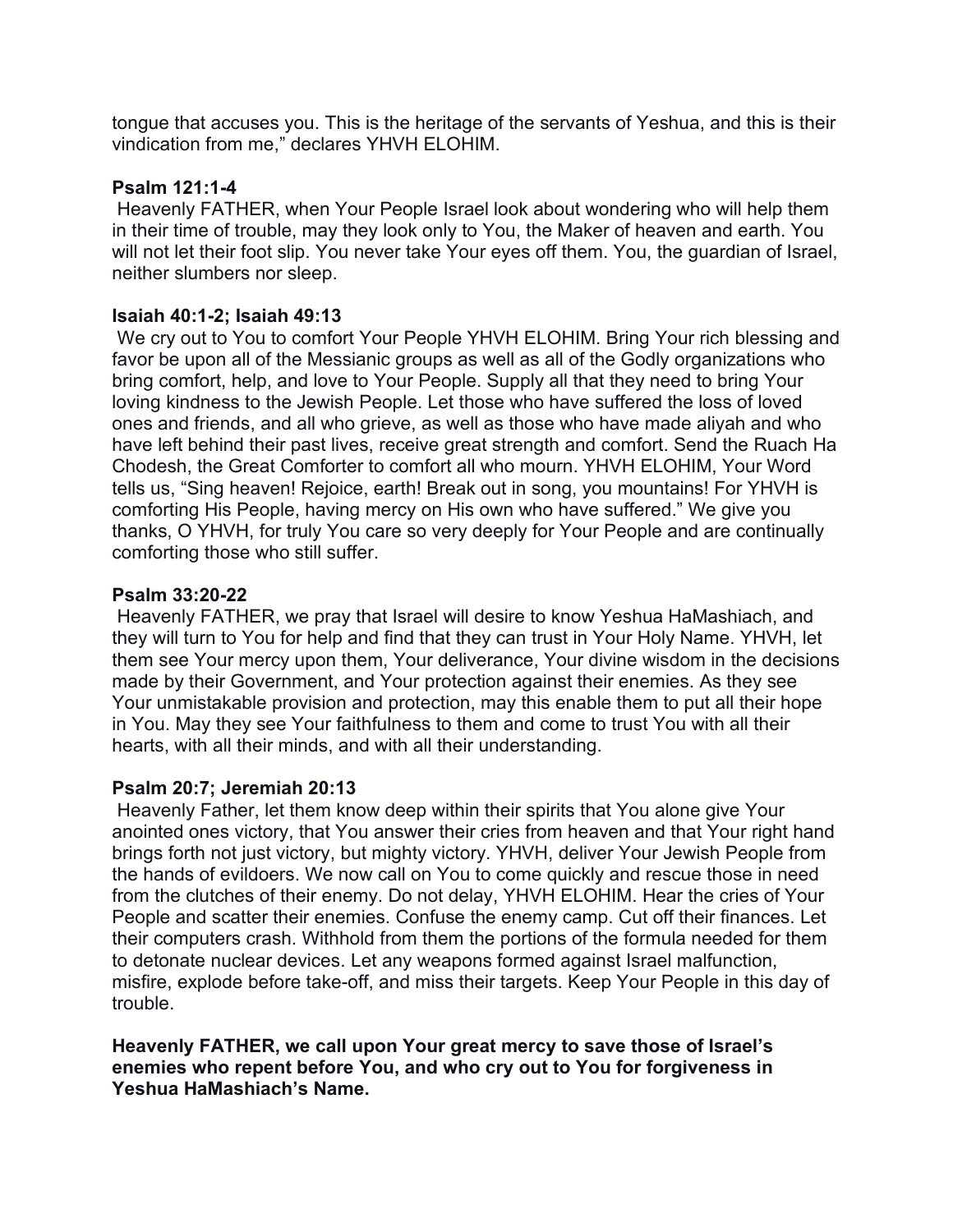#### **Psalm 102:13, 16-17**

YHVH, the time which You determined has come. It is time for You to arise and take pity on Zion. It is time for You to have mercy on her. It is time, YHVH ELOHIM, that the nations begin to fear Your Name when they see that You have heeded the cries of the poor, that You have heard the prayers of Your People ascending to heaven and that You are about to establish Your Eternal Throne, on the Temple Mount in Jerusalem. Show forth Your glory YHVH.

#### **Isaiah 46:13**

O House of Israel, we declare that your Elohim is saying to you: "I am bringing My justice nearer, it is not far away; My Salvation will not be delayed, I will place My Salvation, Yeshua HaMashiach, in Zion for Israel My glory." Israel, hear the Word of YHVH; your salvation is near at hand. Your Messiah Yeshua is soon to appear. Get ready for Him!

#### **Isaiah 41:8-13**

The FATHER of our fathers – Abraham, Isaac and Jacob – says to you: "I have taken you from the ends of the earth, summonsed you from its most distant parts and said to you, 'You are My servant' – I have chosen you, not rejected you. Don't be afraid, for I am with you; don't be distressed, for I am your Elohim. I give you strength; I give you help. I support you with My victorious right hand. All those who are angry with you will be disgraced, put to shame; those who fight against you will be destroyed, brought to nothing. You will seek them but not find them, those who contended with you; yes, those who make war with you will be brought to nothing, nothing at all. For I, YHVH, your Elohim, says to you as I hold your right hand, 'Have no fear; I will help you.' Your Redeemer is the Holy One of Israel." O House of Israel, take hold of the Word of YHVH; He will answer you speedily, so be strong and very courageous.

#### **Psalm 97:1-9**

Again, O Israel, hear the Word of YHVH: "YHVH ELOHIM is King, let the earth rejoice, let the many coasts and islands be glad. Clouds and thick darkness surround Him; righteousness and justice are the foundations of His Throne. Fire goes before Him, setting ablaze His foes on every side. His flashes of lightning light up the world; the earth sees it and trembles. The mountains melt like wax at the presence of YHVH, at the presence of our Elohim of all the earth. The heavens declare His righteousness, and all the peoples see His glory. All who worship images will be put to shame, those who make their boast in worthless idols. Bow down to Him, all you gods! Zion hears and is glad YHVH; the daughters of Judah rejoice at Your rulings. For You, YHVH ELOHIM, are most high over all the earth, You are exalted far above all gods." Amen.

#### **Obadiah 20**

Abba, open the door for the Great Return of the Anusim and the Sephardic Jews that lost their identity due to the Spanish Inquisition. Let them possess the cities of the Negev Desert of Israel as you promised. Let that door be open without any need of forceful Orthodox conversions in Yeshua's name! Let it be done at the speed of light!